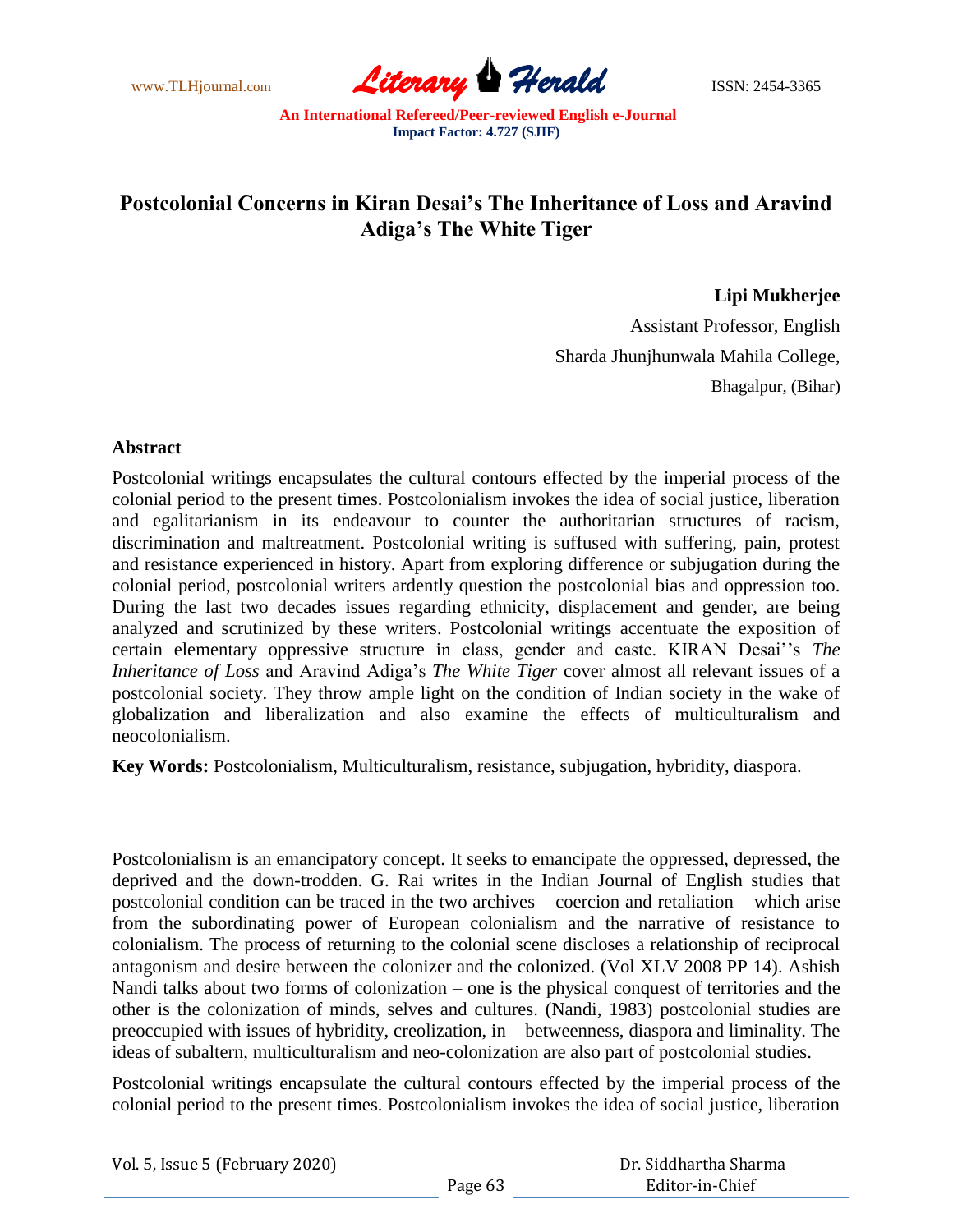

and egalitarianism in its endeavour to counter the authoritarian structures of racism, discrimination and maltreatment. Postcolonial writing is suffused with suffering, pain, protest and resistance experienced in history. Apart from exploring difference or subjugation during the colonial period, postcolonial writers ardently question the postcolonial bias and oppression too. During the last two decades issues regarding ethnicity, displacement and gender, are being analyzed and scrutinized by these writers. Postcolonial writings accentuate the exposition of certain elementary oppressive structure in class, gender and caste. (Rana, Randeep. Re-Markings, vol. 11. No.1, March, 2012 PP.52)

In his book *Understanding Postcolonialism*, J Hiddleston states that postcolonialism has become a major area of intellectual debate and innovation. It "frequently offers a challenge to colonialism, but does not constitute a single programme of resistance, indeed, it is considered consequently by some to be rather vague and panoptic in its ever more ambitious field of enquiry". (Hiddleston, 2012: 1) Furthermore, postcolonialism names the analysis of the mechanics of colonial power, the economic exploitation it brought with it, and a form of cultural and ethical critique or questioning. Overall, it can be agreed that postcolonialism names a set of political, philosophical or conceptual questions engendered by the colonial project and its aftermath. But the approach taken by the critics towards these questions varies significantly, with one school of thought tending to lean towards a denunciation of colonial politics and economics and to call for practical revolution and reform, and another stressing colonialism's ethical blindness and the cultural regeneration required in the wake of that oppression. Postcolonialism does not propose one answer to such questions but offers a framework for their expansion, exploration and clarification. It is not a straight forward answer but "a way of thinking through critical strategies". It is a "multifaceted and open process of interrogation and critique. (Hiddleston, 2012: 4)

Hiddleston further elaborates that postcolonialism is a movement of questioning that seeks not to propose a single model or understanding for the colonial project and its aftershocks, but to analyze the nuances and implications of its multiple, varying manifestations. Postcolonialism is equally not a coherent strategy for a resistance, but it names the at times self-contradictory or internally conflicting movement in thought that examines, unpicks and compares multiple strategies and potential modes of critique. According to Hiddleston, postcolonialism is both "an overly political movement, concerned above all with the empirical, material effects of colonialism and its aftermath" and "an ethical reflection concerning, rather more broadly, relations between" self and other". Postcolonialism thought, is on the one hand, seen to interrogate the underlying political structure of colonialism, and the mechanics of its promulgation and subsequent dismantling. On the other hand, however, an apparently alternative stand to this movement in modern thought forces us to rethink our understanding of deeper relations between peoples, cultures or communities, and the ethical encounter interrupted by colonialism but crucial to its denunciation.

Postcolonialism may be treated as having economic, political and cultural dimensions. It affects both the material and cultural, lives of an individual and a nations. Colonialism generally leads to political dethronement, economic deprivation and cultural detachment. The change in authority leads to a complex process of "othering" and marginalization of the colonized subject.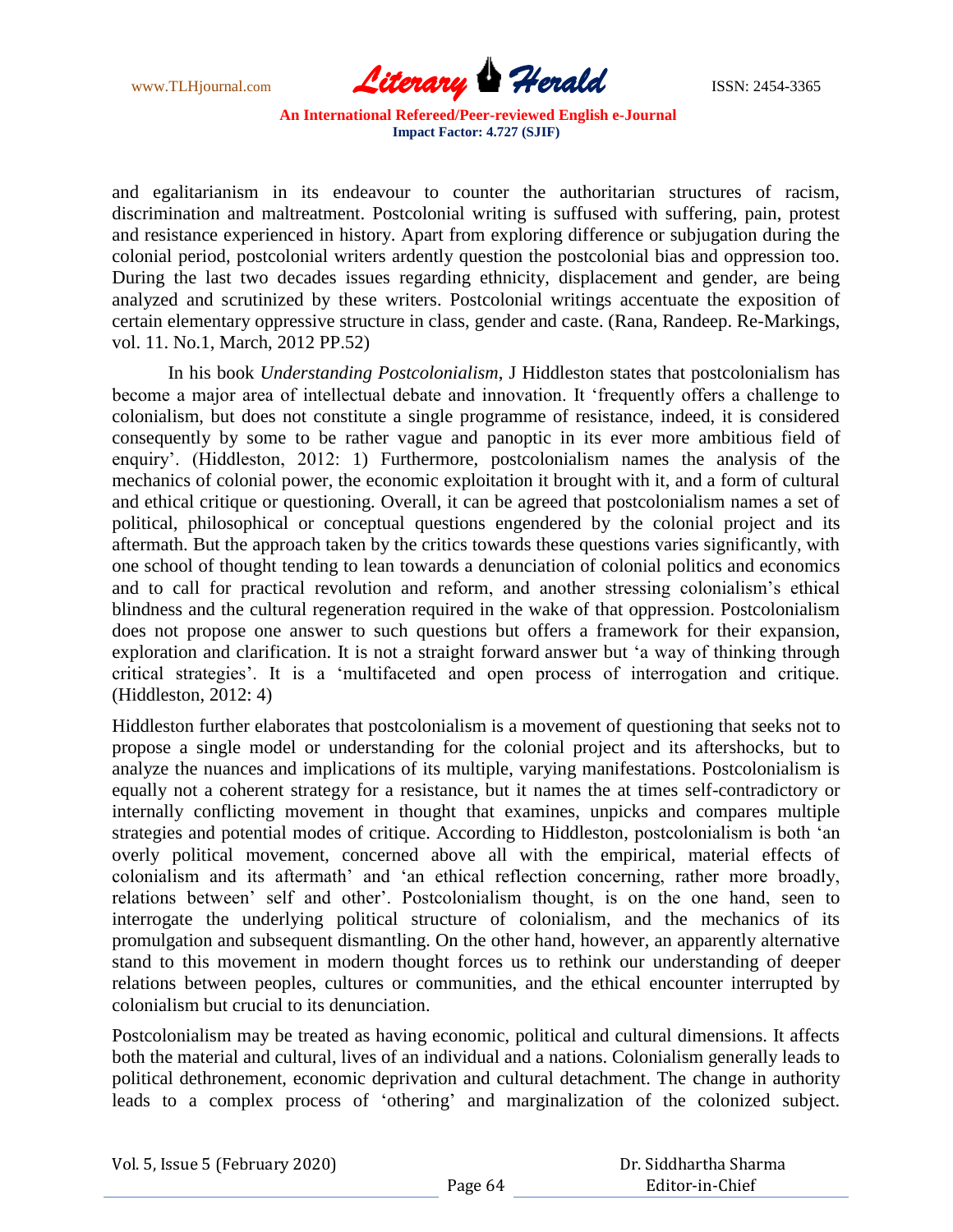

Postcolonialism becomes, therefore, an ideology for reclaiming the lost authority and identity. It becomes an ethics against colonial hegemony.

In general, a postcolonial society observes oppression, exile, homelessness, nostalgia, ambivalence, liminality, hybridity, quest for identity, resistance and protest against hegemony. It demonstrates struggle for reclaiming the lost cultural space and authority. The questions of border, poverty, gender, race, language empowerment and entitlement etc assume significance. The questions of migration and insurgency become important.

The two novels under examination cover almost all prominent issues concerning a postcolonial society keeping Indian society in its centre. While The Inheritance of Loss takes up a wide range of issues found in postcolonial India, White Tiger shows the mechanism of internal colonization and protest against it.

The Inheritance of Loss is a representation of Indian society in a transition phase – a phase between colonialism and globalization; a phase involving both decolonization and neocolonization. The novel seems to examine the issues of "colonial neurosis, multiculturalism, modernity, immigrant's bitter experiences, insurgency and the game of possession, gender – bias, racial discrimination, changing human relations, impact of globalization, *Isthal Puran* type of delineation of the North-East India, post – colonial chaos and despair, ethno – racial relationship between people from different cultures and background"s (Singh, Krishna, IJES, Vol XLVI, 2009, P.64). The novel shows how the tentacles of colonialism still hold the psyche of the people, how historical blunders have led to insurgency against statelessness and how the dream of globalization can result in an ugly nightmare.

The novel tries to examine how colonialism still holds sway on the mind of people in formerly colonized colonies and how globalization and multiculturalism are merely neo-colonialist jargons to exploit poor nations. The novel also tries to look into the mechanics of wealth-earning and the dynamic of drawing border and their consequences. The way to profit making lies in exploiting gap between nations and working one against the other.

In the backdrop of the residual impacts of colonialism, Kiran Desai examines the validity of the idea of globalization and multiculturalism. She raises the issues of illegal immigration and insurgency and tries to argue that the notions of globalization and multiculturalism are not the panacea for the cultural and economic maladies of the world. She seems to suggest that as long as there is the idea of "profit" there will always remain a gap between nations, cultures and classes because profit can always be gained by the exploitation of gaps.

Desai quite unequivocally delineates the symptoms of the residual effects of colonialism through the thought and conduct of the characters. Almost all the characters the novel demonstrate a psychological disorder. The judge, for example, is a victim of colonial hangover as he is unable to fit in with his own countrymen and still appreciates English sensibility and copies English manners. He is a stranger in his own country. His grand-daughter Sai is an estranged Indian with English education and English manners. Her lover Gyan, the Nepali tutor also feels a sense of dislocation. Biju, the son of the cook is disillusioned and is compelled to lead a shadow life in the basement kitchens in the US. The cook feels a sense of disappointment on working for Jemubhai. He regards it a severe comedown from his father who served only white men (63). He

|  |  | Vol. 5, Issue 5 (February 2020) |  |
|--|--|---------------------------------|--|
|--|--|---------------------------------|--|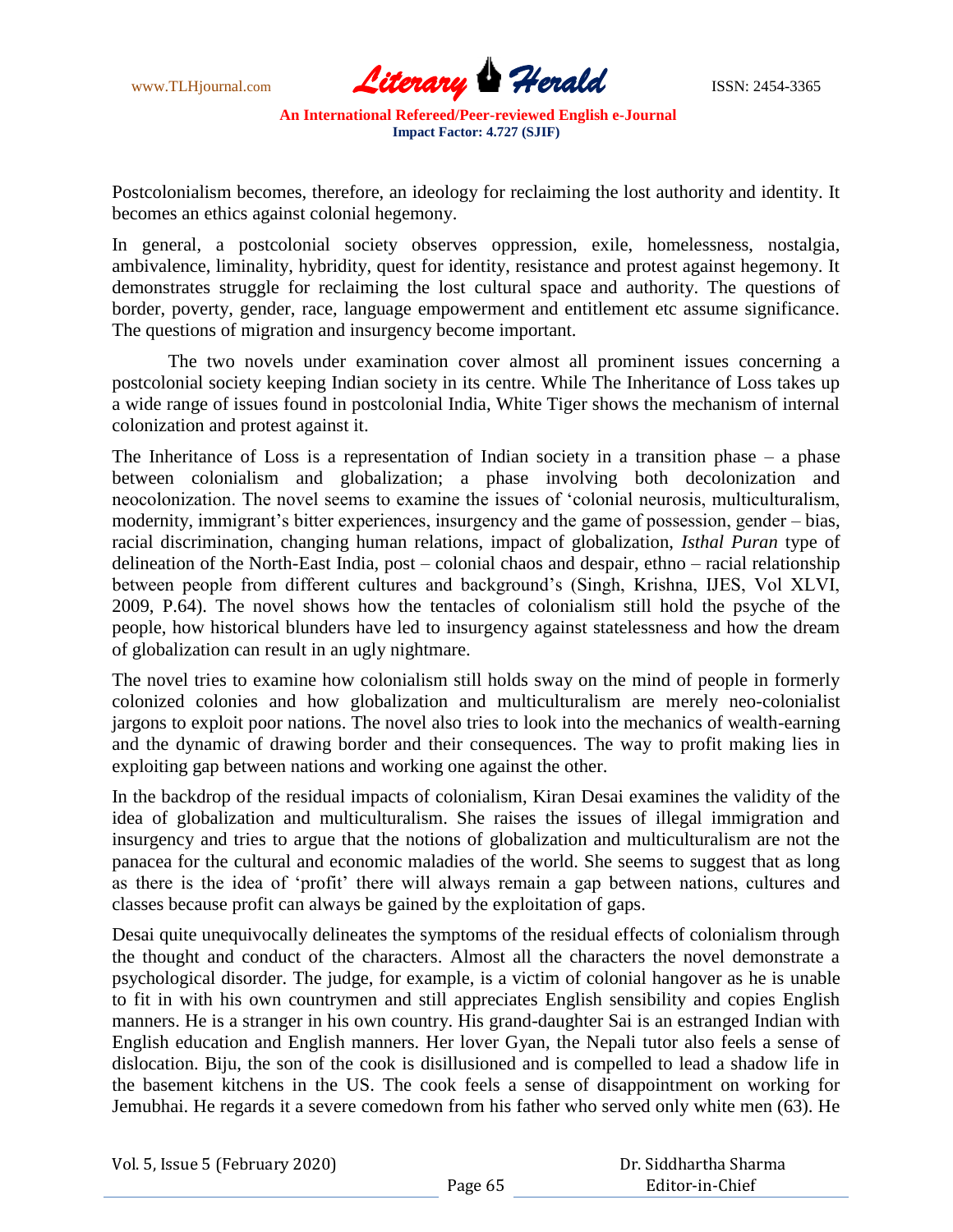

feels that his son is cooking English food "angrezi khana only" and he had a higher position than if he were cooking Indian. (17). The other characters such as Lola, Noni, Pixie and Mrs. Sen are enamoured by the British ways. Lola treats India as a sinking ship. Father Booty and Uncle Patty are men with colonial mind who have lived in India for fort-five years as "Indian foreigners" (220).

In this novel Kiran Desai wants to capture "what it means to travel between the East and the West' (Desai, BBC Interview, 2006). It was this feeling of being caught between the two continents that infuses the novel with sadness over Globalization and with pleasure at the surviving intimacies of Indian life. John Sutherland, the Chairman Booker Prize has rightly called it "a globalized novel of the globalized world" registering "the multicultural reverberations of the new millennium with the sensitive instrumentality of fiction". (Quoted in Sinha, Sunita, 2008:138).

The Inheritance of Loss touches upon a large number of issues prevalent in a postcolonial setting. Taking a broad canvas from Kalimpong to New York and from London to rural Gujarat; Desai sketches the homelessness and exile, longing and insurgent struggle to reclaim identity, poverty, despair, colonial neurosis of a shadow class and above all the vagaries of globalization and multiculturalism. She delineates the intricate design of dislocation and the longing for relocation. The ideas of mimicry hybridity ambivalence, liminality, subalternity etc. have also been incorporated. Pankaj Mishra (https. //bookmarks. Reviews) writes in his review of the novel.

Although it focus on the fate of a few powerless individuals, Kiran Desai"s extraordinary new novel manages to explore with intimacy and insight, just about every contemporary, international issue, globalization, multiculturalism, economic inequality, fundamentalism and terrorist violence.

Mishra states that in the novel "Desai describes the lives of the people fated to experience a modern life as a continuous affront to their nations of order, dignity and justice".

In fact The Inheritance of Loss is a sincere account of uprootedness and dislocation, and the gap between nations and cultures. It explores the gap between dreams and reality and between the tall promises of justice, equality, globalization, multiculturalism and the actual practice. According to Krishna singh:

"The novel is essentially a study of losses – loss of cultures, loss of identity, loss of human relations, loss of emotional binding, loss of human values, loss of rationality, loss of peace and harmony, loss of human beings" faith in each other etc. sense of loss in an integral part of every character"s life; they are insecure, and unmoored, struggling to survive in the modern world, unsure of whether, they will see the benefits of globalization; characters unnecessarily feeling inferior due to their Indian heritage." (IJES, Vol XLVI, 2009 P.72)

Using a Kaleidoscopic techniques Desai presents in this novel the identity crisis, loss of faith in human values, a sense of alienation and above all a deep sense of nostalgia and longing to regain the emotional self. The novel shuttles between first world and third world "illuminating the pain of exile, the ambiguities of post colonialism".

| Vol. 5, Issue 5 (February 2020) |  |  |  |
|---------------------------------|--|--|--|
|---------------------------------|--|--|--|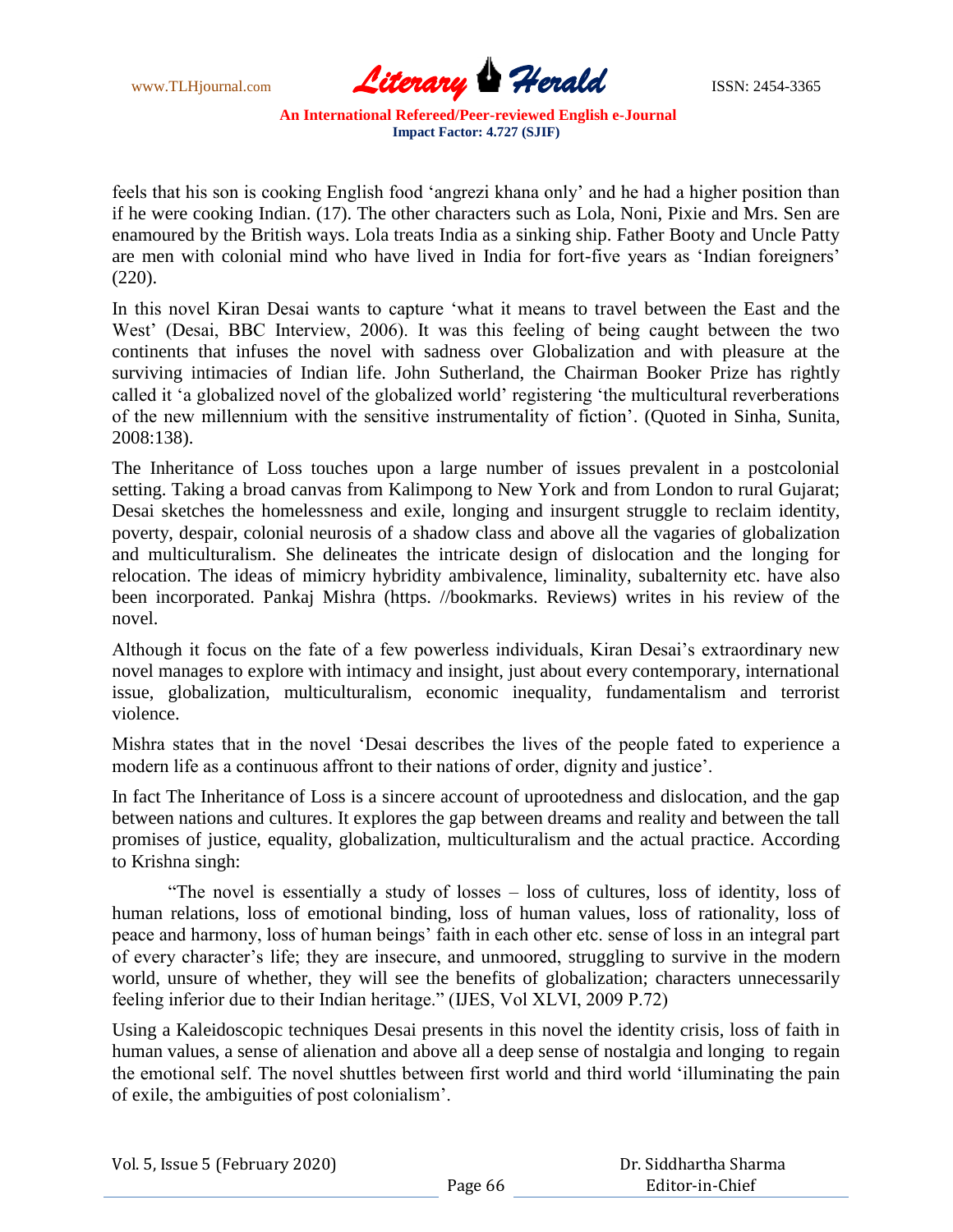

The White Tiger, on the other hand, depicts a postcolonial third world country"s social reality in the backdrop of economic liberalization. It depicts a dark world of poverty, unemployment, corruption and crime. The vagaries of corrupt democratic system and the evil effects of crony capitalism have been delineated in the novel. It is truly a story of a half-barked Indian. The world of darkness and the world of light have been shown in the novel and the conflict between "bigbellies' and 'small bellies' has also been described. The mechanism of oppression and exploitation along with the resultant anger and protest has been neatly delineated here.

According to Shail Bala (IJES, XLIX – 2012, P169), "The novelist visualizes India as a big and boisterous jungle where hierarchy, sycophancy, corruption and ruthlessness are the halm of the affair. He feels that after independence jungle law has replaced zoo-law, where the youths are out of job and have become helpless."

The story of the novel moves from Laxmangarh to Dhanbad, to Delhi and finally to Bangalore, depicting poverty, disease, filth, corruption, exploitation on the one hand and the mechanism of wealth earning and luxury on the other hand. The writer tries to show how the hegemonic structure of exploitation created by the masters operates. He also tries to show master slaverelation and how the slave is unable to break the dominant structure. The writer uses the metaphor of the "Rooster Coop" to symbolize the helplessness of the slaves. He uses large number of animal images to portray a dark animal world. He creates the protagonist Balram Halwai in the form of a White Tiger who has the guts to break the Rooster Coop. Binod Mishra sees in Balram the re-creation of Anand's Bakha and Arundhati Roy's Velutha (Re-markings vol. No-2. 2010 P63). However, Balram"s moral anger is fiercer and he successfully revolts against domination and is not "caught". He is able to realize in the end what it does not mean to be a slave. Thus Balram becomes a symbol of revolt against perpetual slavery. He becomes able to change his destiny by becoming a citizen of the world of light unlike Bakha who remains clueless and Velutha who is killed in the end Balram kills his master takes his money and name and flies away to Bangalore to start his own business. He takes recourse to "Machiavellian" ideal to keep his house in order once he is forced to own the crime committed by Pinki Madam. From a driver to a master, Balram turns to a master of drivers in Bangalore. He realizes that he was fruitlessly looking for the keys of the prison gate, it was already opened. Balram"s protest is not an individual"s protest; it is the protest of a class.

In The White Tiger Adiga seems to present a conflict between Master and slave. This conflict is interesting because the driver Balram hates his master Ashok, yet he seems to love him. This love-hate relationship is quite symptomatic of colonial impact on the psyche of the colonized. Balram feels that his master owns him "body, mind and arse. He feels that slavery and loyalty for his maser has been hammered into his mind. The hegemonic structure of the class of the masters has created a moral frame in which loyalty to the ruling masters is a moral obligation of the slaves. Moreover, most slaves are forced to own the crimes of their masters due to fear, compulsion or offer of some gifts. The slave class is deprived and marginalized and demoralized to the extent that given a chance of freedom they refuse to be free-much like the roosters in the coop who just wait their turn to be butchered, not attempting to break the coop. it is Balram who realized that it was foolish to look for the keys to open the doors. The fact is that the doors are already opened. So Balram proves himself to be the representative of the subaltern class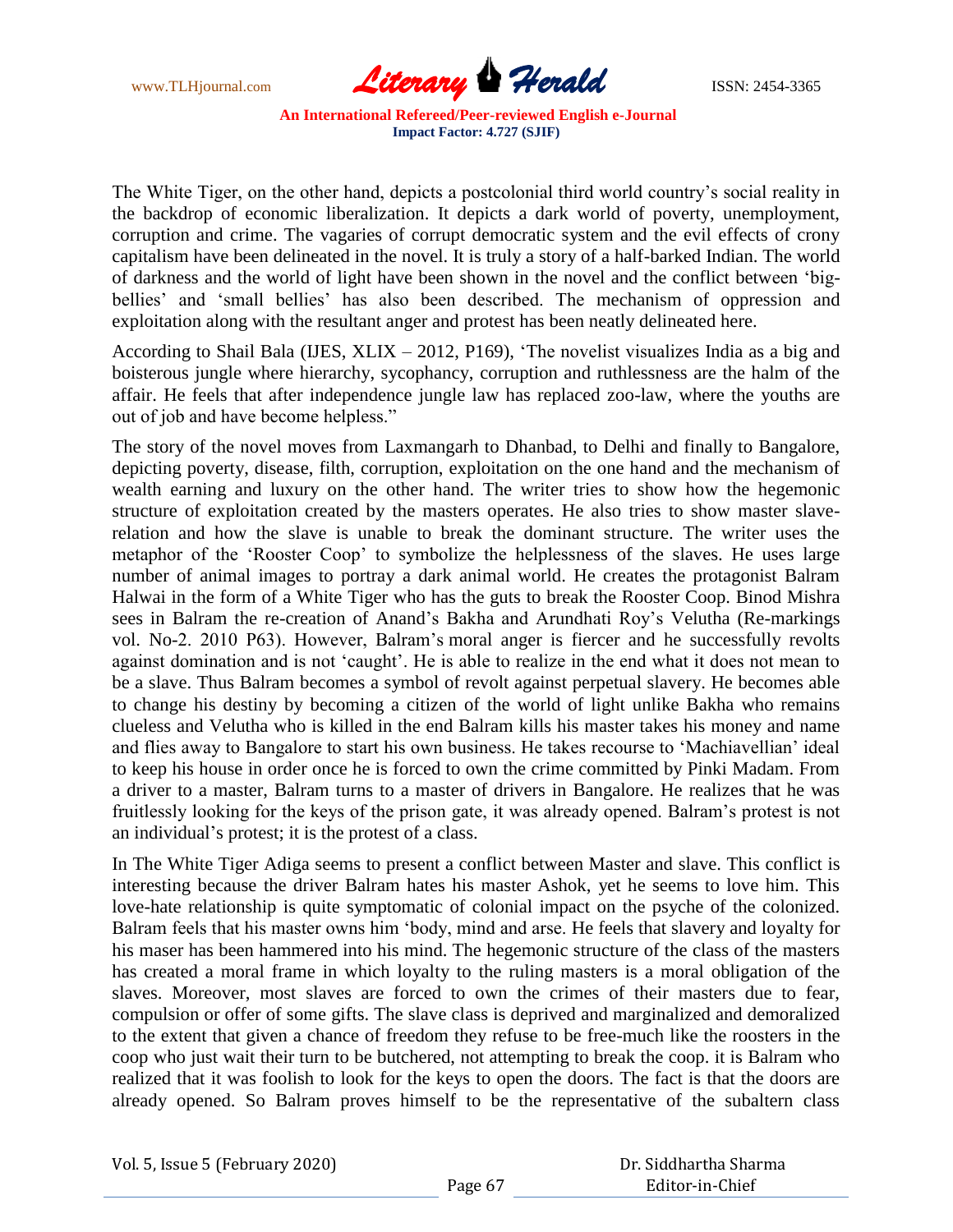

revolting against the bourgeoisie class. Unlike most other subaltern characters, Balram pays his master in the same coin and runs away from the world of darkness to the world of light. Unlike other slaves, Balram does not accept the hegemony, he rebels. In an interview with Stuart Jeffries [\(www.theguardian.com\)](http://www.theguardian.com/) Adiga says:

"Balram is my invisible man, made visible. The White Tiger will break out of his cage".

Balram speaks out against "brutal injustices" and "sordial corruption in Indian society. His story is a table of 'bribery, corruption, skullduggery, toxic traffic jams, theft and murder'. (ibid). Adiga skillfully portrays the Hegelian dialectic of master-slave relationship. However, he makes the slave kill his master to achieve freedom. The slave is ready to risk anything in order to realize even for a moment what it means not to be a slave. The masters very carefully craft a value system that makes the slaves voluntarily accept their slavery. Most slaves succumb to this slavery trap. Even Balram feels the inner urge to press the foot of his master.

In the novel Aravind Adiga very carefully drawns the dichotomy of rich-poor, master – slave, rural-urban, darkness-light and big-bellies, small bellies. He seems to suggest that even after the end of colonialism the colonizer – colonized relation persists. As the story moves from a very small village to a big metropolitan centre the master slave relation goes on changing location. From a simple school teacher to a minister the network of corruption continues. There is poverty, corruption, and filth, disease in the midst of wealth, power, and luxury. The rich and the powerful create a system of perpetual servitude. They create a hegemonic structure that makes the subject class voluntarily accept servitude and injustice.

Balram is unlike Biju in the Inheritance of Loss. Biju like Balram loves his masters. When he is able to get visa for going to the US he feels very lucky. However, he suffers a lot of exploitation and humiliation working in unhygienic condition in basement kitchens before finally returning to India. He is looted in India too and returns home empty – handed. He is unable to throw his slavery. Balram, on the other hand, succeeds in breaking the cage by killing his boss.

Thus the two novels address almost all major postcolonial concerns of postcolonial India. While The Inheritance of Loss covers a wide range of themes, The White Tiger is more focused. In Kiran Desai's novel we find themes like hangover of British colonialism, hybridity, mimicry and ambivalence, the fallacy of Globalization and multiculturalism, the hollowness of the new American Dream; longing, nostalgia and loss; poverty and insurgency; love of colonial values and manners, ideas of profits, and fallacious of drawing borders. In Aravind Adiga"s novel, on the other hand, we find poverty, corruption, crime injustice, exploitation, crony capitalism and the effects of hegemony. Overall, the two novels show the elements of colonialism and neocolonialism in the fabric of the Indian society in the Post-colonial era. In them we can find how colonialism still holds sway on the psyche and behaviour and manners of the characters. The two novels can be read as a social history of postcolonial India, particularly in the post eighties.